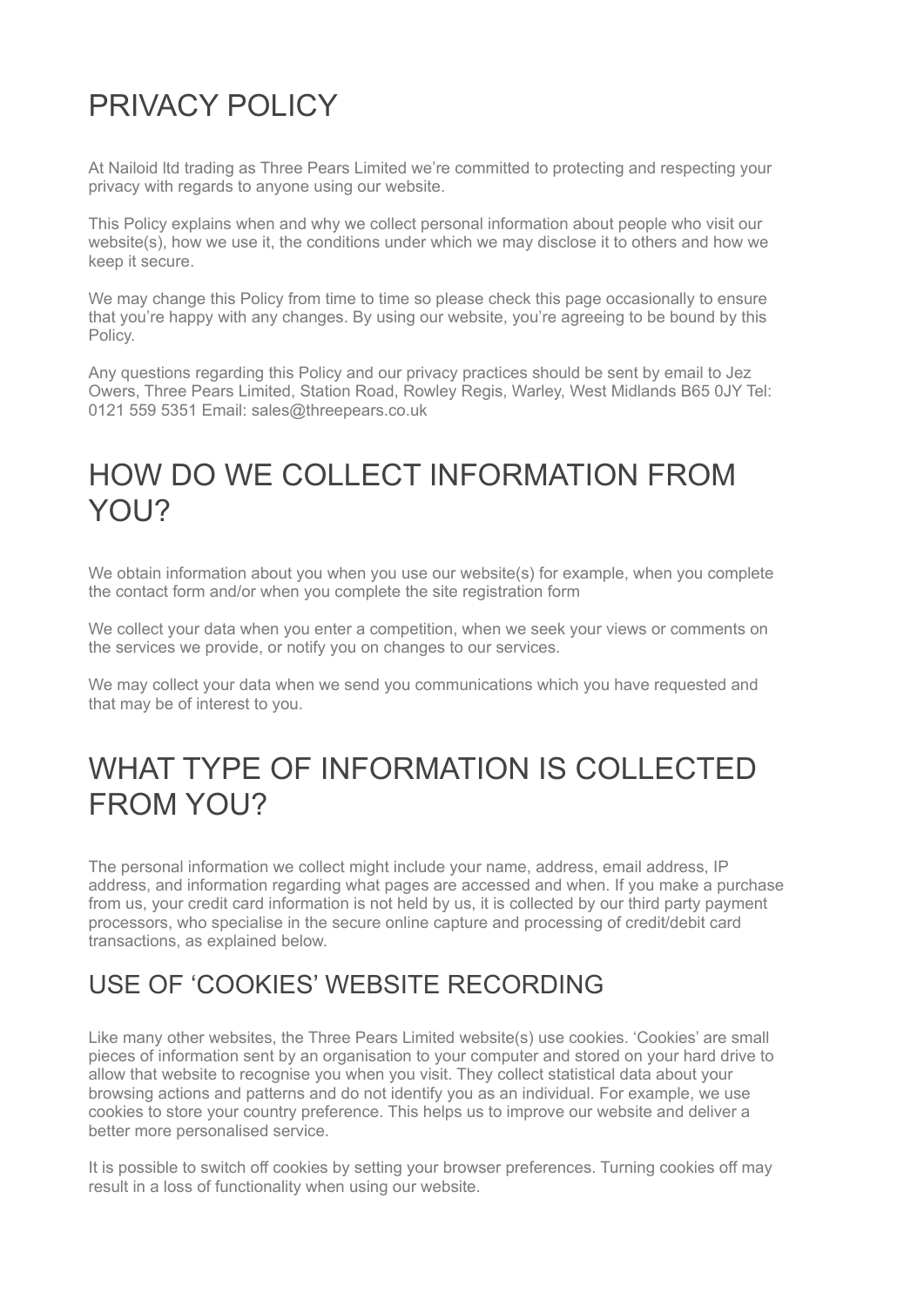#### Main Cookies used on our site

#### Google Analytics

These cookies are used to collect information about how visitors use our site. We use the information to compile reports and to help us improve the site. The cookies collect information in an anonymous form, including the number of visitors to the site, where visitors have come to the site from and the pages they visited.

For more information on Google Analytics' privacy policy visit here – [http://www.google.com/](http://www.google.com/analytics/learn/privacy.html) [analytics/learn/privacy.html](http://www.google.com/analytics/learn/privacy.html)

Google Maps

These are Google Maps third party cookies, which are unique identifiers to allow traffic analysis to Google Maps.

## HOW IS YOUR INFORMATION USED?

We may use your information to:

- Contact you regarding queries raised in the contact form;
- Progress an order you have submitted and send you information directly related to this;
- Carry out our obligations arising from any contracts entered into by you and us;
- Deal with entries into a competition;
- Seek your views or comments on the services we provide:
- Notify you of changes to our services;
- Send you communications which you have requested and that may be of interest to you.
- These may include information about campaigns, appeals, other fundraising activities,

promotions of our associated companies goods and services;

• Process a grant or job application.

We review our retention periods for personal information on a regular basis. We are legally required to hold some types of information to fulfil our statutory obligations. We will hold your personal information on our systems for as long as is necessary for the relevant activity, or as long as is set out in any relevant contract you hold with us.

#### WHO HAS ACCESS TO YOUR INFORMATION?

We will not sell or rent your information to third parties. We will not share your information with third parties for marketing purposes.

Third Party Service Providers working on our behalf:

We may pass your information to our third party service providers, agents subcontractors and other associated organisations for the purposes of completing tasks and providing services to you on our behalf (for example to process donations and send you mailings).

However, when we use third party service providers, we disclose only the personal information that is necessary to deliver the service and we have a contract in place that requires them to keep your information secure and not to use it for their own direct marketing purposes. Please be reassured that we will not release your information to third parties beyond the company for them to use for their own direct marketing purposes, unless you have requested us to do so, or we are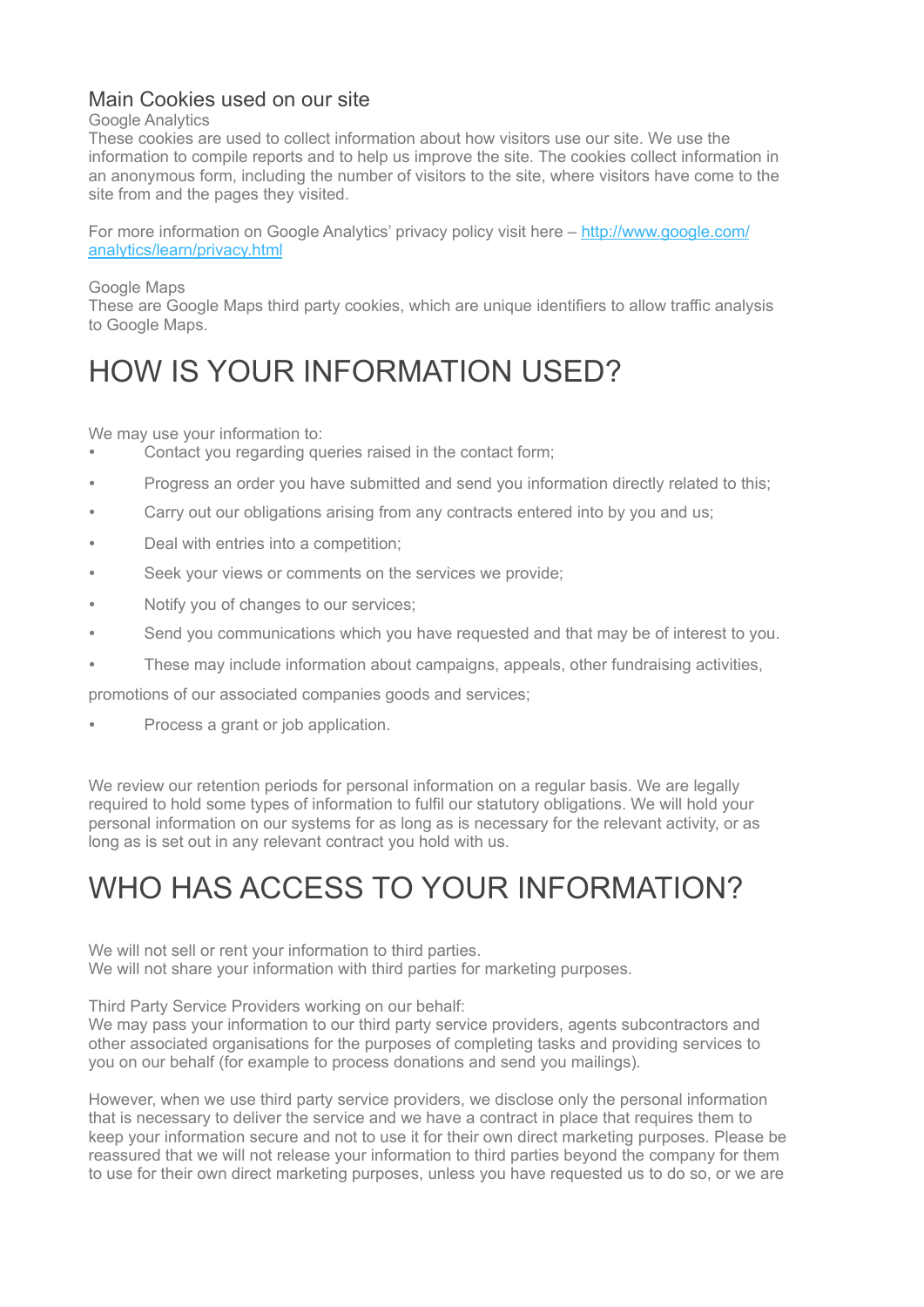required to do so by law, for example, by a court order or for the purposes of prevention of fraud or other crime.

We may transfer your personal information to a third party as part of a sale of some or all of our business and assets to any third party or as part of any business restructuring or reorganisation, or if we're under a duty to disclose or share your personal data in order to comply with any legal obligation or to enforce or apply our terms of use or to protect the rights, property or safety of our supporters and customers. However, we will take steps with the aim of ensuring that your privacy rights continue to be protected.

#### YOUR CHOICES

You have a choice about whether or not you wish to receive information from us. If you do not want to receive direct marketing communications from us about our exciting products and services, then you can select your choices by ticking the relevant boxes situated on any relevant form on which we collect your information.

We will not contact you for marketing purposes by email, phone or text message unless you have given your prior consent. We will not contact you for marketing purposes by post if you have indicated that you do not wish to be contacted.

You can change your marketing preferences at any time by contacting us by email: [sales@threepears.co.uk](mailto:sales@threepears.co.uk) or tel: 0121 559 5351

#### HOW YOU CAN ACCESS AND UPDATE YOUR INFORMATION

The accuracy of your information is important to us. You have the right to request a copy of the information we hold about you so that you can ensure its accuracy. You can do this by the following methods:

Send an email to [sales@threepears.co.uk](mailto:sales@threepears.co.uk) and request the information held about you;

Jez Owers Three Pears Limited Station Road, Rowley Regis, Warley, West Midlands B65 0JY

## RIGHT TO ERASURE

GDPR introduces a right for individuals to have personal data erased. The right to erasure is also known as 'the right to be forgotten'. Visitors / users of this site have the ability to have a copy of all records of their personal data and to ask for such data to be erased. You can ask for a copy of your data and ask for erasure by the following methods:

Send an email and request the information held about you or ask for erasure;

Send an email to [sales@threepears.co.uk](mailto:sales@threepears.co.uk) and request the information held about you;

Jez Owers Three Pears Limited Station Road, Rowley Regis, Warley, West Midlands B65 0JY

We will ask for proof of identity before and data can be shared or erased. We will respond to any requests for erasure within 1 month or receipt of the request.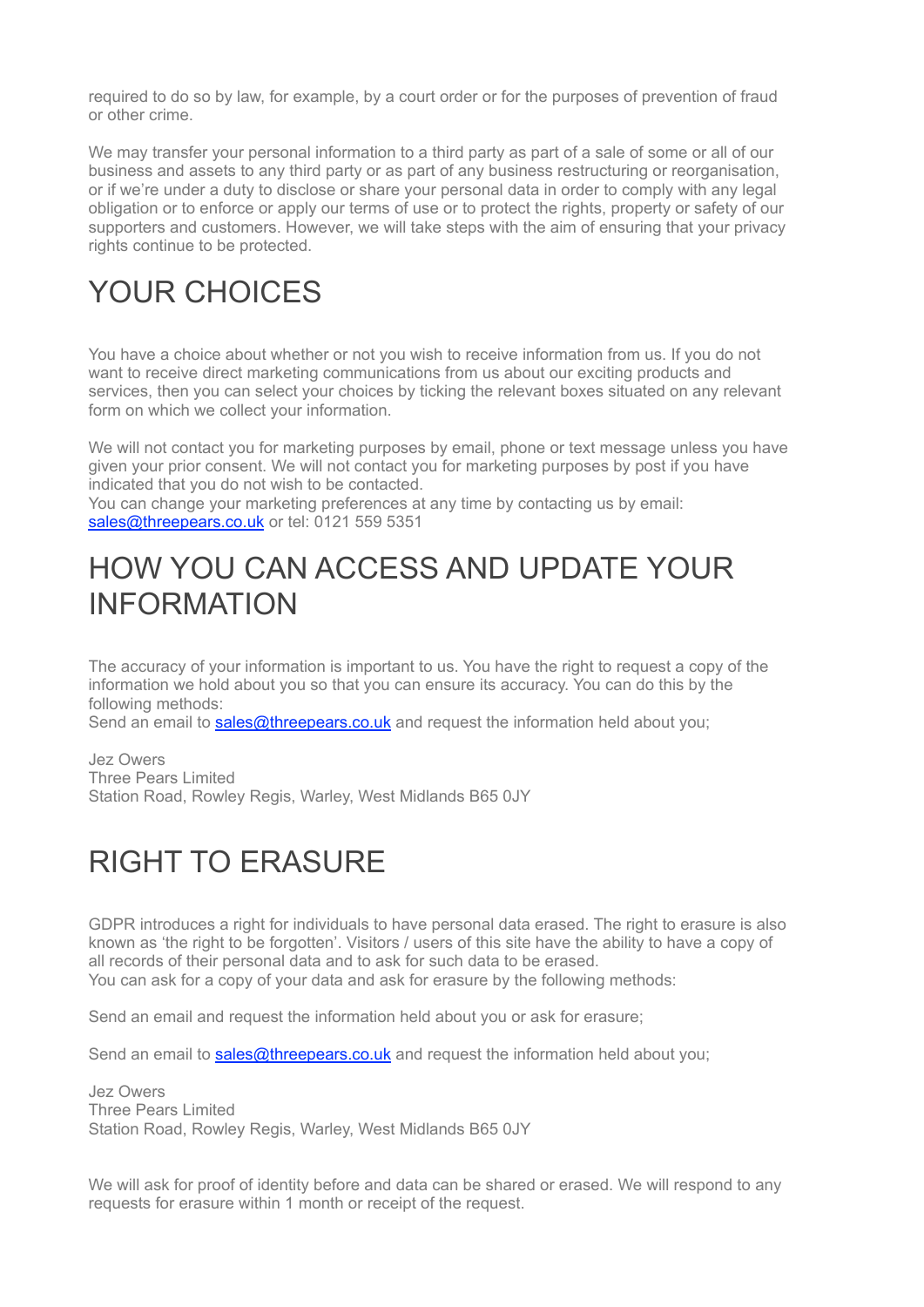Security precautions in place to protect the loss, misuse or alteration of your information When you give us personal information, we take steps to ensure that it's treated securely. Any sensitive information (such as credit or debit card details) is encrypted and protected with the following software 128 Bit encryption on SSL. When you are on a secure page, a lock icon will appear on the bottom of web browsers such as Microsoft Internet Explorer.

Non-sensitive details (your email address etc.) are transmitted normally over the Internet, and this can never be guaranteed to be 100% secure. As a result, while we strive to protect your personal information, we cannot guarantee the security of any information you transmit to us, and you do so at your own risk. Once we receive your information, we make our best effort to ensure its security on our systems. Where we have given (or where you have chosen) a password which enables you to access certain parts of our websites, you are responsible for keeping this password confidential. We ask you not to share your password with anyone.

#### PROFILING

We may analyse your personal information to create a profile of your interests and preferences so that we can contact you with information relevant to you. We may make use of additional information about you when it is available from external sources to help us do this effectively. We may also use your personal information to detect and reduce fraud and credit risk.

## LINKS TO OTHER WEBSITES

Our website may contain links to other websites run by other organisations. This privacy policy applies only to our website, so we encourage you to read the privacy statements on the other websites you visit. We cannot be responsible for the privacy policies and practices of other sites even if you access them using links from our website.

In addition, if you linked to our website from a third party site, we cannot be responsible for the privacy policies and practices of the owners and operators of that third party site and recommend that you check the policy of that third party site.

# 16 OR UNDER

We are concerned to protect the privacy of children aged 16 or under. If you are aged 16 or under, please get your parent/guardian's permission beforehand whenever you provide us with personal information

#### . Transferring your information outside of Europe

As part of the services offered to you through this website, the information which you provide to us may be transferred to countries outside the European Union ("EU"). By way of example, this may happen if any of our servers are from time to time located in a country outside of the EU. These countries may not have similar data protection laws to the UK. By submitting your personal data, you're agreeing to this transfer, storing or processing. If we transfer your information outside of the EU in this way, we will take steps to ensure that appropriate security measures are taken with the aim of ensuring that your privacy rights continue to be protected as outlined in this Policy.

If you use our services while you are outside the EU, your information may be transferred outside the EU in order to provide you with those services.

#### Review of this Policy